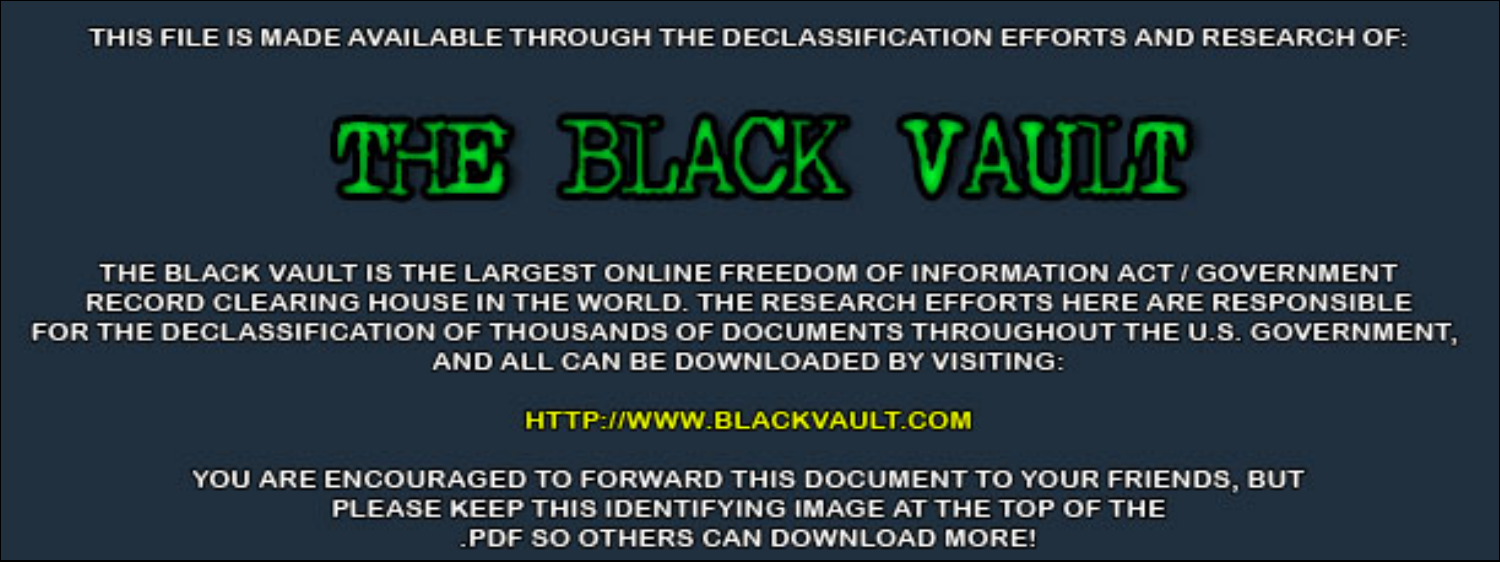

# **Cryptologic Almanac 50th Anniversary Series The Korean War: The First Phase**

[This article first appeared in June 2000.]

(U) In the aftermath of World War **II,** one ofthe thorniest problems for the United States was the status of Korea. The peninsula had been an independent nation for centuries before the Japanese took it as a colony in 1910, but it was unclear whether Koreans could govern themselves after three decades of foreign rule. In August 1945, Soviet forces were fighting the Japanese military on the China-Korea border, and there was concern that the Red Army might occupy the Korean peninsula.

(U) The U.S. solution was to propose a temporary division of the country. Americans would take the Japanese surrender in the southern sector, Soviet troops in the north. After a suitable -- but undefined -- period in which Koreans would be prepared for self-rule, both armies would withdraw. The Soviets agreed to this plan, and Korea was divided on either side of the 38th parallel.

(U) However, as the Cold War developed, the peninsula became a pawn in a larger, international ideological struggle, and neither of the superpowers withdrew its troops from Korea. After three years, the United States turned the problem over to the United Nations, which mandated elections to decide on a unified government in Korea. UN-sponsored elections led to the formation of the Republic of Korea (ROK) on August IS, 1948, with its capital in Seoul. North Korea declined to participate in the UN elections and formed its own government, the Democratic People's Republic of Korea (DPRK), with its capital in Pyongyang.

(U) The next two years were marked by struggle on many levels, military, political, and ideological. Small unit clashes and armed incursions along the 38th parallel were frequent. Both the ROK and the DPRK built up military forces, but there was a difference: the USSR supplied armor and aircraft to Pyongyang, while the U.S. denied them to Seoul.

(U) More ominously, U.S. officials declared South Korea outside the American defense perimeter in the Pacific region.

(U) In the five years before the Korean War, U.S. communications intelligence underwent major structural and doctrinal changes. The Army Security Agency (ASA) shared the national COMINT mission with the Navy's Communications Supplementary Activity

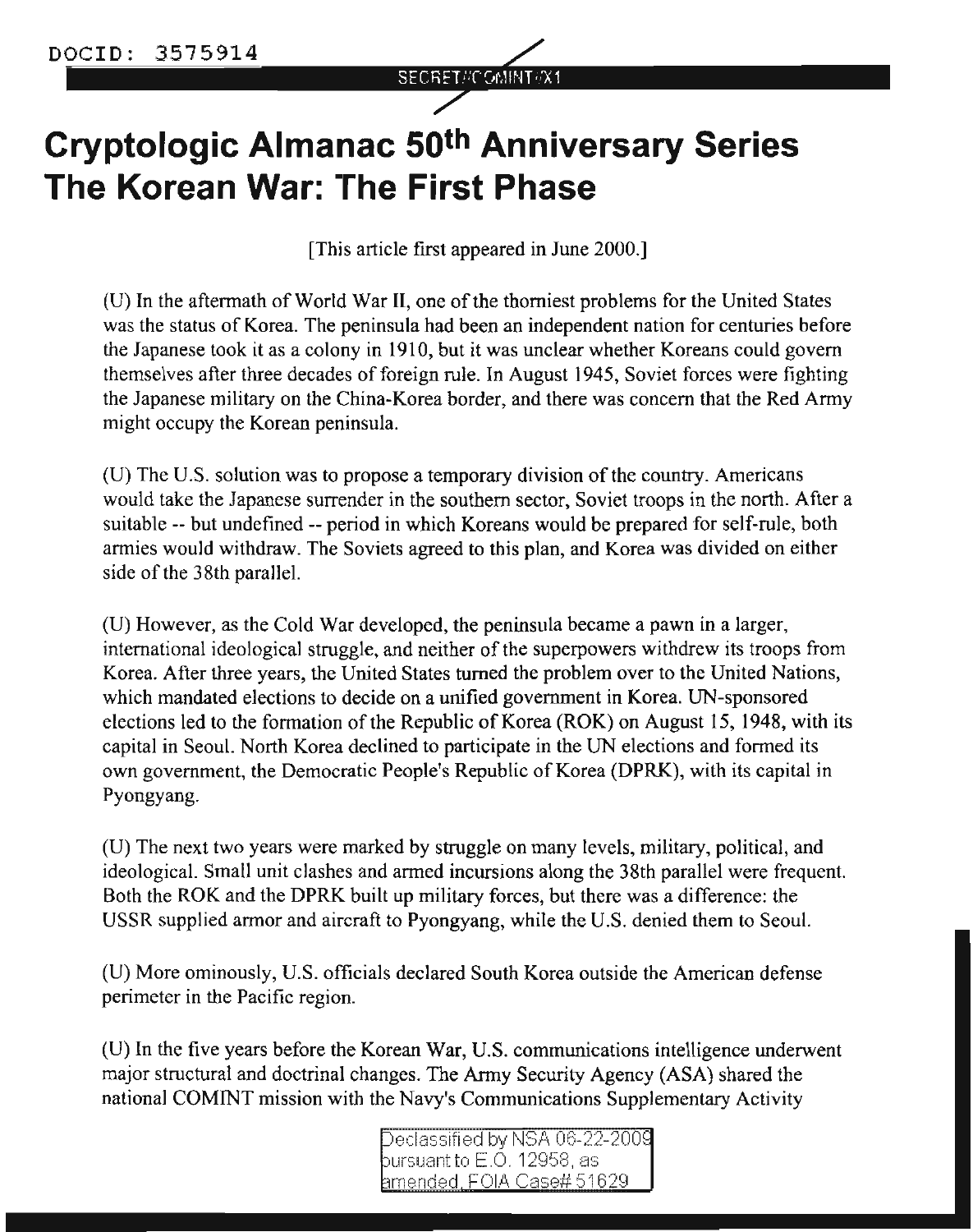#### DOClD: 3575914

(COMMSVPACT)-- which became the Naval Security Group in June 1950. When the independent Air Force was created in 1947, Anny cryptologic assets were resubordinated to the new organization as the Air Force Security Service (AFSS).

(V) Many officials favored centralization of cryptologic activities, and in 1949 the Department of Defense created the Armed Forces Security Agency (AFSA) as a national organization. The existence of AFSA forced the Service Cryptologic Agencies to redefine their roles, and they began structuring themselves to provide direct COMINT support for American fighting forces.

(V) As it turned out, however, AFSA did not have sufficient legal authority or adequate financial resources to provide central direction to cryptologic work. Proposals for increases to AFSA's budget or personnel allocations were not approved.

(V) It was in these circumstances that the Korean War began.

(U) Early on Sunday morning, 25 June 1950, the North Korean People's Army (NKPA) crossed the thinly defended border with South Korea and began pressing on. The NKPA, equipped with Soviet armor and aircraft, quickly smashed through the smaller, less-wellequipped and less-well-trained army of the ROK; within several days, communist forces were poised to capture Seoul.

(U) Even though the V.S. government had previously suggested that South Korea lay outside its security perimeter, American response was quick. Even before receiving presidential authorization, General Douglas MacArthur in Tokyo dispatched air forces to support the withdrawal of U.S. citizens and began contemplating the use of American ground troops.

(U) The question was asked during the war and in the intervening half century: was there intelligence warning, specifically COMINT warning, about the outbreak of the Korean War?

(U) The short answer is no.

(V) The CIA, based on HVMINT reporting, stated early in 1950 that the North Koreans were capable of an invasion, but there was no reliable data on DPRK intentions. Prior to June 1950, there had been no sustained communications intelligence collection against North Korea: the priorities had been too low, and the resource-poor COMINT agencies had had no collection positions to spare.

 $(0)$   $\leftarrow$  ES<sub>1</sub>/SI) The COMINT agencies maintained two requirements lists. The first consisted of subjects of "greatest concern to V.S. policy or security," such as "Soviet intentions to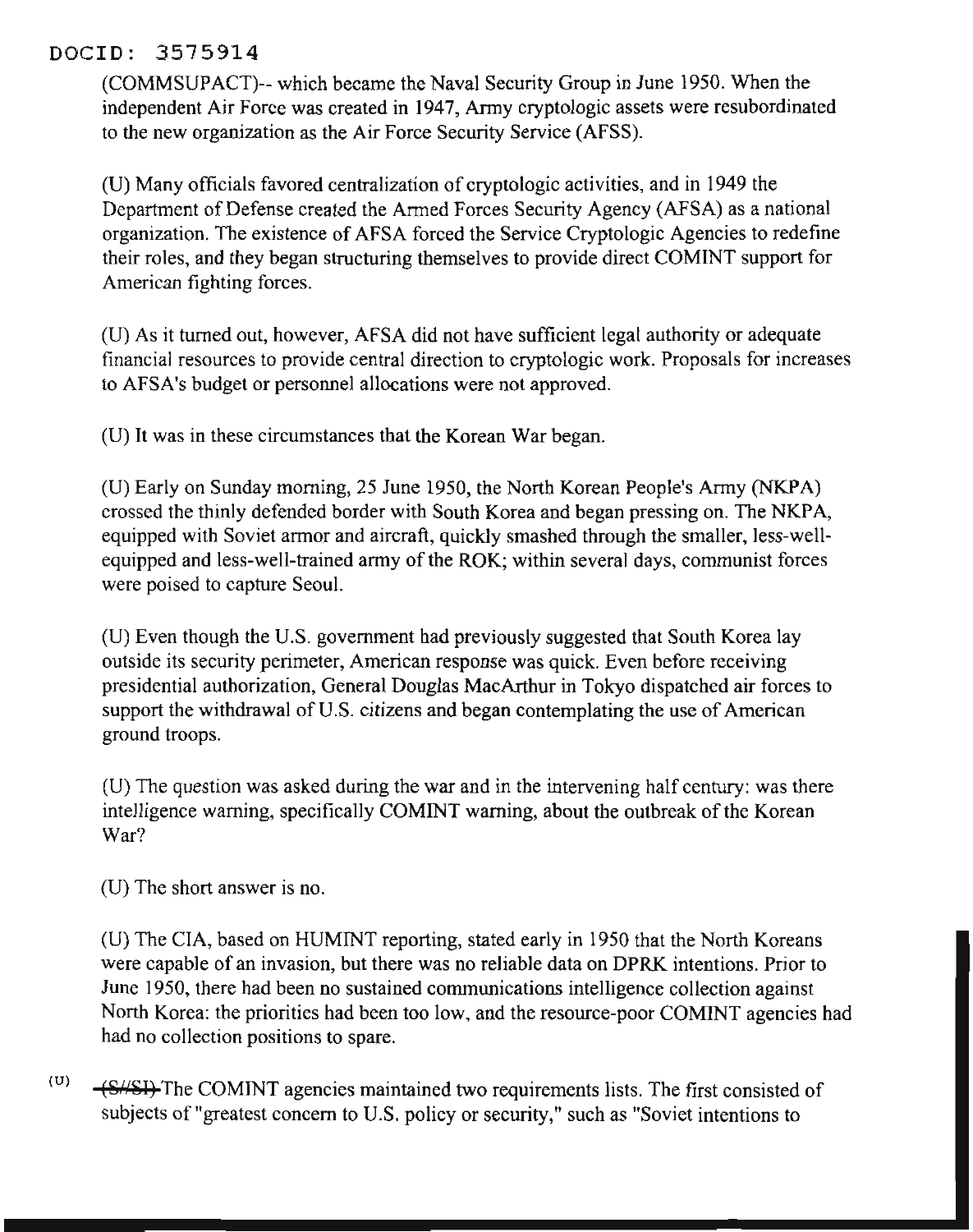#### DOClD: 3575914

launch an armed attack." The second list was items of "high importance"; for the month prior to the war, Japan and Korea were item no. 15 on the B List, but the specific requirements were "Soviet activities in North Korea," "North Korean - Chinese Communist Relations," and "North Korean - South Korean relations, including activities of armed units in border areas."

(V) Intercept facilities in the Pacific region were relatively few. All were directed toward higher priority targets, primarily Chinese Communist activities, but also the Philippine Huk rebellion. Other intercept targets could be covered only by diverting collection from existing ones.

(V) Some North Korean communications were intercepted between May 1949 and April 1950 because the operators were using Soviet communications procedures. Coverage was dropped once analysts confirmed the non-Soviet origin of the material. Also, in April 1950 ASA undertook a limited "search and development" study of DPRK traffic. Two positions were assigned intercept of internal North Korean communications, and some 220 messages were on hand at the time the war began, although none had been processed.

(V) Immediately after the invasion of South Korea, all available V.S. intercept positions in Japan were redirected to Korean collection. Even the 50th Signal Service Detachment, whose mission was to monitor U.S. forces to ensure communications security, was diverted to wartime support. Direction finding and traffic analysis became important as initial sources of information.

 $(0)$   $\rightarrow$  (S/SI) As more traffic became available, the Service Cryptologic Agencies and AFSA solved virtually all cryptosystems in use by the North Korean Army and began providing high-quality COMINT to American forces. One of the earliest, if not the earliest, messages relating to the war, dated June 27 but not translated until October, stated that the North Korean Third Division had occupied P'och'on, a town below the 38th parallel, on June 25.

(V) ASA and AFSS moved to dispatch units for support of combat operations. A small advance ASA unit arrived in Korea in mid-September 1950 and was assigned to combat support. The 60th Signal Service Company, based in Fort Lewis, Washington, considered the best prepared of the existing tactical ASA units in the Far Eastern Command, was dispatched to the war zone. It did not arrive, however, until early October, three months after hostilities had commenced. It still found plenty to do.

(U)  $-\frac{S}{S}$ . The outbreak of the Korean War led to increased funding and more billets across the board for the military and the national intelligence agencies, including the cryptologic community. Wartime pressures exposed weaknesses in the organization for cryptologic efforts, and led to changes both in direct support for combat forces and in central organizations.